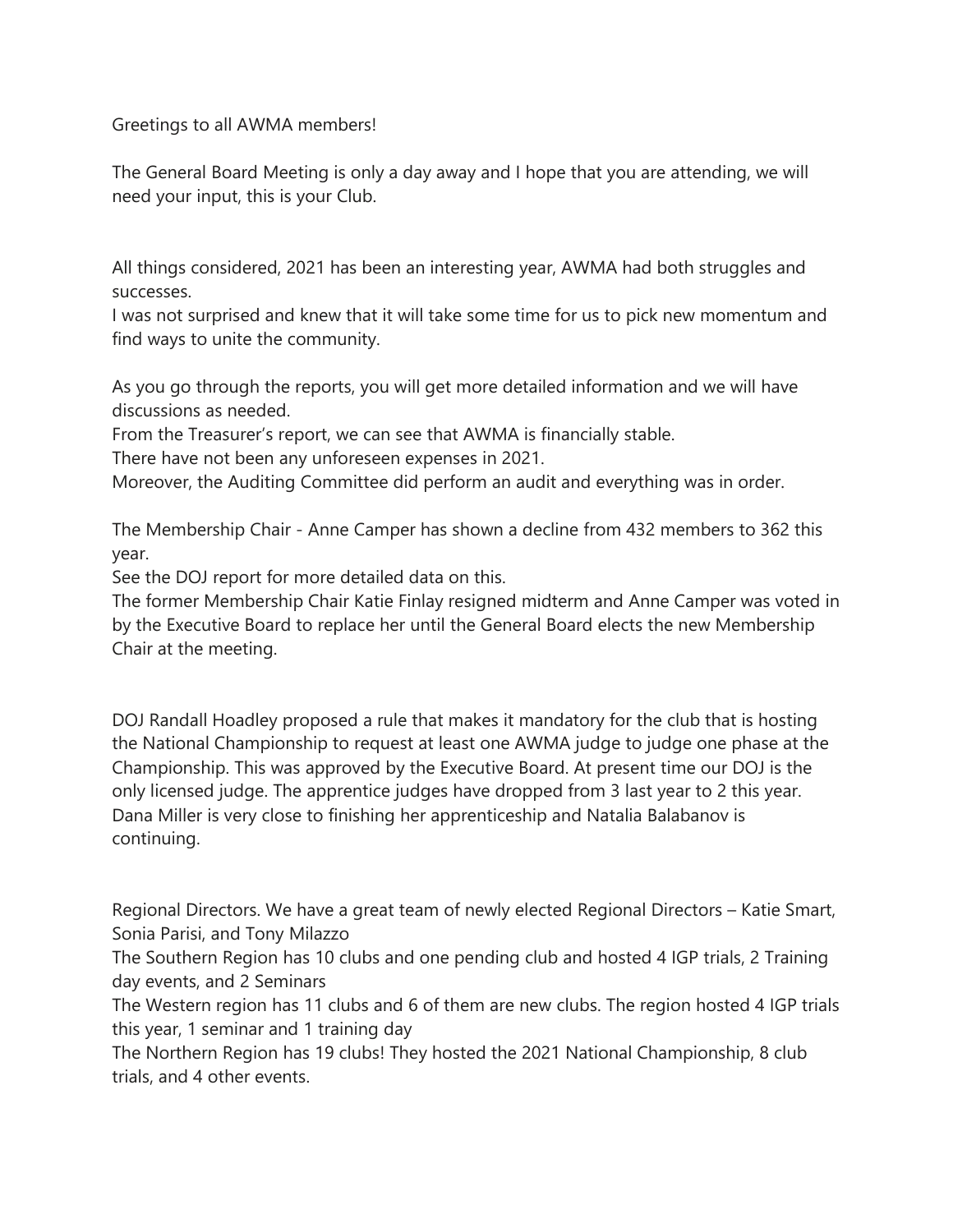## National Championship 2021

Thanks to the OG Keystone Belgian Malinois Club and James Honda AWMA was able to have a National Championship this year once again! We even had the privilege to have one of the 2020 FMBB judges in the stadium. Because of our collaboration and friendship with DVG LV/America and The USA- Boxer Club, we secured the other two judges for the event. It was great to see the many new dogs' and new trainers performing.

However, something else became apparent that we haven't witnessed in quite some time at our Championships - The comradery on and off the field, the excitement, and unity, which lead to many productive conversations and ideas which I will like to share with you during the meeting.

After you elected me as your President, I know you were looking for a change and fresh ideas.

I was truly struggling to find a way to contribute, motivate and excite You (our members). I knew I had to do something different, something that did not exist before, something that no one could put breaks on!

After some thinking, and long discussions with many of you and collaborating with the National Events Committee, I came up with the idea that AWMA must be very proactive in uniting all IGP trainers, regardless of the organization they belong to, and regardless of the political landscape at the present time.

This is how the AWMA Training Days came about. We have already hosted two and they were welcomed by the IGP community with insane interest and response!!!

As I am writing this report, there is already an announcement for our 3 $^{rd}$  event, this time in the Midwest.

This isn't going to end here, in fact, we are just picking up momentum. There is already a plan for events in Florida as well as the Northwest. I am excited about this, and I know so many of you are too.

There are already discussions about Helper education and Tracking as well.

In our community we have an incredible amount of knowledge and experience, even though AWMA has less than 400 members today, we are one of the most dominant IGP clubs in our country and in the world, yes in the world!!! These events will only motivate us further in accomplishing our goals and most importantly continue to unite us as dog trainers.

I know that you already knew about the AWMA Training Events, and this is because we now have Acacia Jean and Jose Moreno our team that works relentlessly on AWMA's presence on social media. This is another great initiative that was decided on, collectively by various committees and extremely dedicated individual members.